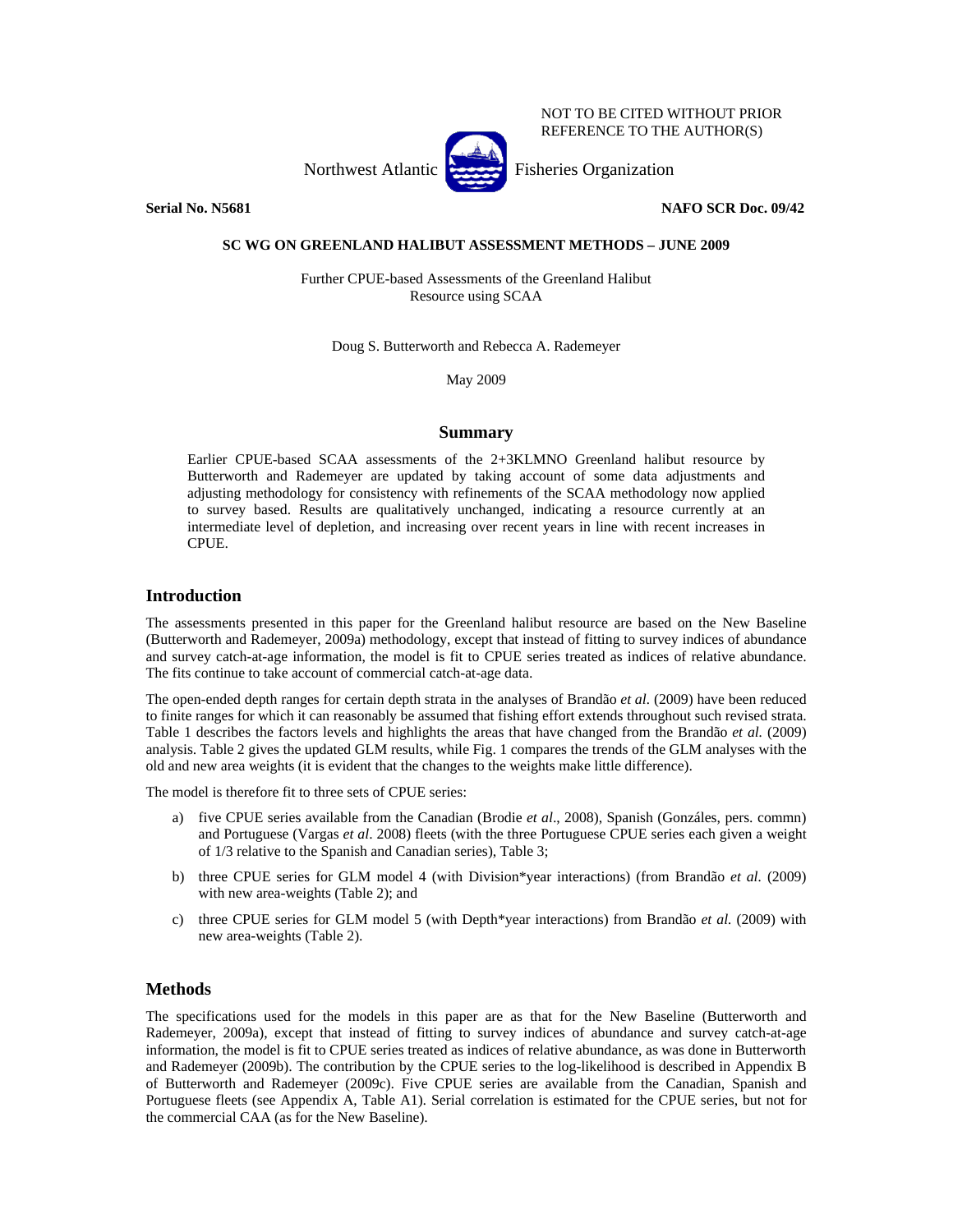#### **Results and Discussion**

The steepness parameter *h* is fixed to 0.9 as initial model fits treating *h* as an estimable parameter led to estimates approaching the upper boundary set close to 1

Fig. 2 compares the biomass trajectories for the three SCAA fitting to CPUE series and the XSA results. Fig. 3 shows the average commercial selectivity estimated (note that this is subject to inter-annual variability governed by  $\sigma_{\Omega} = 2$  as in Butterworth and Rademeyer (2009b)). Fig. 4 shows diagnostics for the fits to the CPUE series, and Fig. 5 similarly for that to the commercial CAA. Note that there is no obvious indication of pattern in the CAA residuals.

Broadly speaking these updated results are very similar to those in Butterworth and Rademeyer (2009b). The resource is estimated to be at an intermediate level of depletion, and increasing over recent years in line with recent increases in CPUE.

Ideally this analysis should be conducted using fleet-specific selectivity patterns, but we understand that the fleet-disaggregated catch and CAA data that would be required for this are not available.

#### **References**

- Brandão A, Rademeyer RA and Butterworth DS. 2009. GLM standardisation of recent commercial CPUE data for Greenland halibut for Canada, Portugal and Spain which allows for finer spatial stratification. Document submitted to the Vigo meeting, 22-24 April 2009.
- Brodie WB, Power D and Healey BP. 2008. The Canadian fishery for Greenland halibut in SA 2 + Div. 3KLMNO, with emphasis on 2007. NAFO SRC Doc. 08/47, Ser. No. N5549.
- Butterworth DS and Rademeyer RA. 2009a. Extensions to SCAA applications reported in: "Further Applications of Statistical Catch-at-Age Assessment methodology to the 2J3K-0 Greenland Halibut resource. Document submitted to this meeting.
- Butterworth DS and Rademeyer RA. 2009b. CPUE-based assessment of the Greenland Halibut resource using SCAA. Document submitted to the Vigo meeting, 22-24 April 2009.
- Butterworth DS and Rademeyer RA. 2009c. Initial applications of Statistical Catch-at-Age assessment methodology to the Greenland Halibut resource. Document submitted to the Vigo meeting, 22-24 April 2009.
- Fernández C, González F and González D. 2007. Standardized CPUE indices for Greenland Halibut in NAFO Regulatory Area of Divisions 3LMNO based on Spanish commercial catch rates. NAFO SRC Doc 07/31, Ser. No. N5383.
- Vargas J, Alpoim R, Santos E and Avila de Melo M. 2008. Portuguese Research Report for 2007. NAFO SCS Doc. 08/5, Ser. No N5495.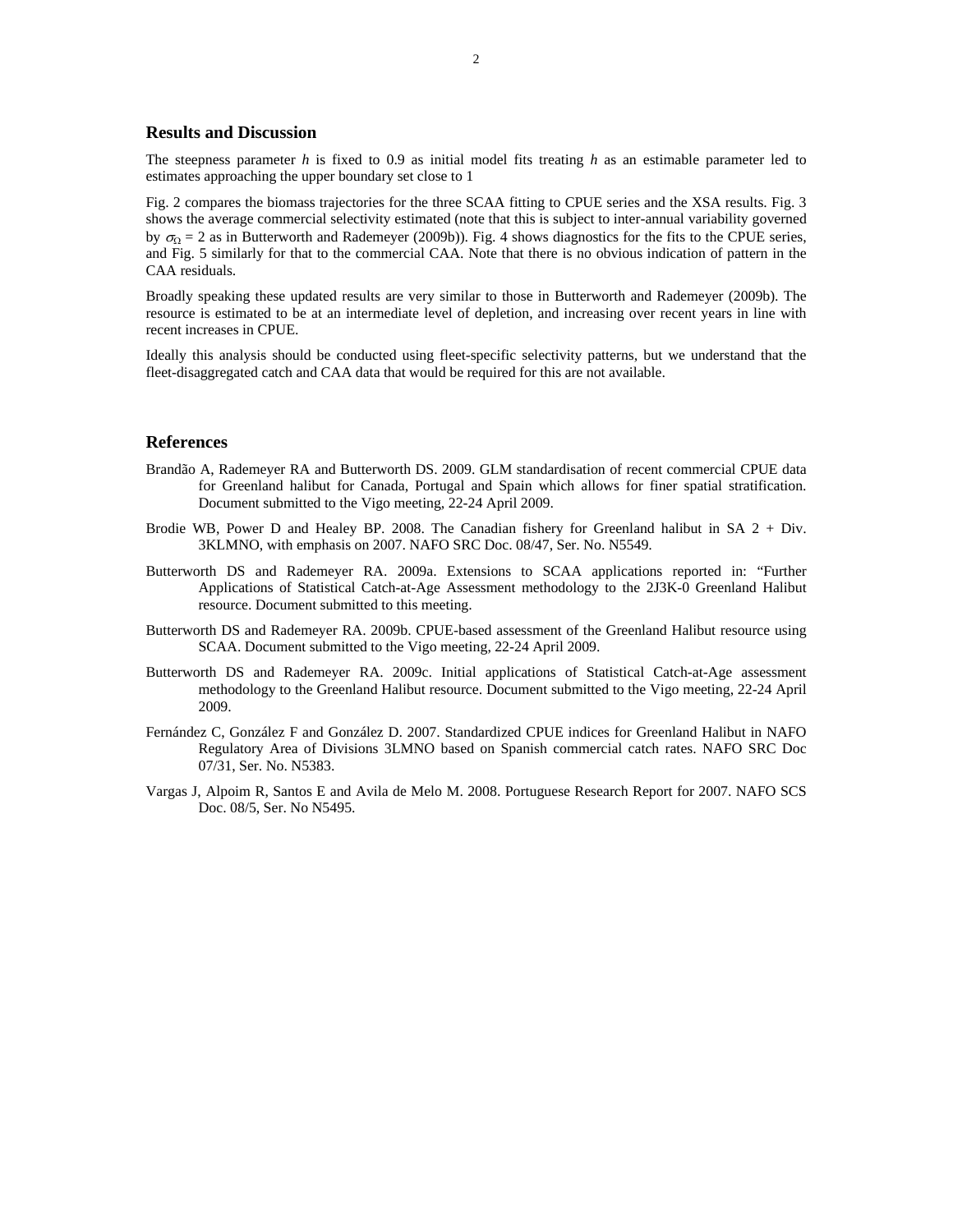|                                | Canada                                                                                                                                                           |                             |                            | Spain                      | Portugal                   |                            |  |
|--------------------------------|------------------------------------------------------------------------------------------------------------------------------------------------------------------|-----------------------------|----------------------------|----------------------------|----------------------------|----------------------------|--|
| $\alpha_{\rm{near}}$           | 1998-2008                                                                                                                                                        |                             | 1992-2008                  |                            | 1998-2007                  |                            |  |
| $\beta_{\text{Month}}$         | 12 months                                                                                                                                                        |                             |                            | 12 months                  |                            | 12 months                  |  |
| $\mathcal V_{\mathit{Vessel}}$ | 6 "CGT" levels:                                                                                                                                                  |                             | 58 vessels                 |                            | 4 vessels                  |                            |  |
|                                | "3123": Otter Trawl, 50-149t<br>"3124": Otter Trawl, 150-499t<br>"3125": Otter Trawl, 500-999t<br>"3126": Otter Trawl, 1000-1999t<br>"3127": Otter Trawl, >2000t |                             |                            |                            |                            |                            |  |
|                                |                                                                                                                                                                  |                             |                            |                            |                            |                            |  |
|                                |                                                                                                                                                                  |                             |                            |                            |                            |                            |  |
|                                |                                                                                                                                                                  |                             |                            |                            |                            |                            |  |
|                                |                                                                                                                                                                  |                             |                            |                            |                            |                            |  |
|                                | "3857": Twin Otter Trawl, >2000t                                                                                                                                 |                             |                            |                            |                            |                            |  |
| i 8 <sub>Division</sub>        | 4 levels:                                                                                                                                                        |                             | 4 levels:                  |                            | 4 levels:                  |                            |  |
|                                | 2H                                                                                                                                                               | (2234)                      | 3L                         | (3647)                     | 3L                         | (1902)                     |  |
|                                | 2.1                                                                                                                                                              | (2840)                      | 3M                         | (5430)                     | 3M                         | (3494)                     |  |
|                                | 3K                                                                                                                                                               | (3700)                      | 3N                         | (1296)                     | 3N                         | (805)                      |  |
|                                | 3L                                                                                                                                                               | (4451)                      | 30                         | (1136)                     | 30                         | (729)                      |  |
| $\phi_{Denth}$                 | 6 levels (in fathoms):                                                                                                                                           |                             |                            | 6 levels (in meters):      | 6 levels (in meters):      |                            |  |
|                                | 350-399                                                                                                                                                          | (1768)                      | 701-799                    | (1791)                     | 701-799                    | (1791)                     |  |
|                                | 400-449                                                                                                                                                          | (3748)                      | 800-899                    | (1767)                     | 800-849                    | (887)                      |  |
|                                | 450-499                                                                                                                                                          | (3748)                      | 900-999                    | (1955)                     | 850-899                    | (887)                      |  |
|                                | 500-549                                                                                                                                                          | (1136)                      | 1000-1099                  | (1993)                     | 900-949                    | (948)                      |  |
|                                | 550-599                                                                                                                                                          | (939)                       | 1100-1199                  | (2566)                     | 950-999                    | (1017)                     |  |
|                                | 600-649                                                                                                                                                          | (1687)                      | 1200-1299                  | (2295)                     | 1000-1099                  | (1993)                     |  |
| $\bar{\theta}_{lat}$           | 7 levels:                                                                                                                                                        |                             |                            | 6 levels:                  |                            | 6 levels:                  |  |
|                                | "2Hb": Div.2H, N of 56°30'N                                                                                                                                      |                             | "3Lb": Div.3L, N of 47°40' |                            | "3Lb": Div.3L, N of 47°40' |                            |  |
|                                | "2He": Div.2H, S of 56°30'N                                                                                                                                      |                             | "3Ld": Div.3L, S of 47°40' |                            | "3Ld": Div.3L, S of 47°40' |                            |  |
|                                | "2Ja": Div.2J, N of 53°50'N                                                                                                                                      |                             | "3Ma": Div 3M              |                            | "3Ma": Div 3M              |                            |  |
|                                | "2Je": Div.2J, S of 53°50'N                                                                                                                                      |                             | "3Nb": Div.3N, N of 44°30' |                            | "3Nb": Div.3N, N of 44°30' |                            |  |
|                                |                                                                                                                                                                  | "3Kb": Div.3K, N of 50°50'N |                            | "3Nd": Div.3N, S of 44°30' |                            | "3Nd": Div.3N, S of 44°30' |  |
|                                | "3Kd": Div.3K, S of 50°50'N                                                                                                                                      |                             | "3Od": Div.3O, S of 44°30' |                            |                            | "3Od": Div.3O, S of 44°30' |  |
|                                | "3La": Div.3L                                                                                                                                                    |                             |                            |                            |                            |                            |  |

**Table 1**: Description of the factor levels for the Canadian, Spanish and Portuguese data. For the Division and Depth factors, the values in parentheses represent the size of the corresponding open ocean area in  $n.m^2$ , these have been updated (shaded cells, Power, pers. commn) to reflect the fished areas rather than total areas.

**Table 2**: Standardized CPUE for Greenland halibut from Canadian, Spanish and Portuguese fleets for the GLMs models 4 and 5 with interaction with updated area-weights.

|      | Model 4 (Div*Year interaction) |        |          | Model 5 (Depth $*Y$ ear interaction) |        |          |  |
|------|--------------------------------|--------|----------|--------------------------------------|--------|----------|--|
|      | Canada                         | Spain  | Portugal | Canada                               | Spain  | Portugal |  |
|      | 2HJ3K                          | 3MNO   | 3LMNO    | 2HJ3K                                | 3MNO   | 3LMNO    |  |
| 1992 |                                | 0.8646 |          |                                      | 0.9856 |          |  |
| 1993 |                                | 0.7220 |          |                                      | 0.8733 |          |  |
| 1994 |                                | 0.7336 |          |                                      | 0.7671 |          |  |
| 1995 |                                | 0.8216 |          |                                      | 0.9496 |          |  |
| 1996 |                                | 0.9228 |          |                                      | 1.0032 |          |  |
| 1997 |                                | 0.8601 |          |                                      | 1.0060 |          |  |
| 1998 | 0.8183                         | 0.7566 | 1.0000   | 0.8155                               | 0.8243 | 1.0000   |  |
| 1999 | 1.2549                         | 0.5320 | 1.0298   | 0.8171                               | 0.6262 | 1.1801   |  |
| 2000 | 1.7263                         | 1.0000 | 0.9466   | 1.3473                               | 1.0000 | 1.0938   |  |
| 2001 | 1.7343                         | 0.7721 | 0.7958   | 1.5574                               | 0.8424 | 0.8489   |  |
| 2002 | 1.3737                         | 1.1091 | 0.7494   | 1.3583                               | 1.1073 | 0.8633   |  |
| 2003 | 1.0000                         | 0.6449 | 0.7240   | 1.0000                               | 0.8256 | 0.8372   |  |
| 2004 | 1.5149                         | 0.5842 | 0.4541   | 0.9989                               | 0.6517 | 0.5141   |  |
| 2005 | 1.2343                         | 0.6919 | 0.9079   | 1.1214                               | 0.7563 | 0.9681   |  |
| 2006 | 2.2160                         | 0.8626 | 0.8150   | 2.5716                               | 0.9733 | 1.1235   |  |
| 2007 | 3.0572                         | 1.7362 | 1.2039   | 2.6470                               | 2.0088 | 1.4436   |  |
| 2008 | 4.1784                         | 1.6522 |          | 2.7869                               | 1.7906 |          |  |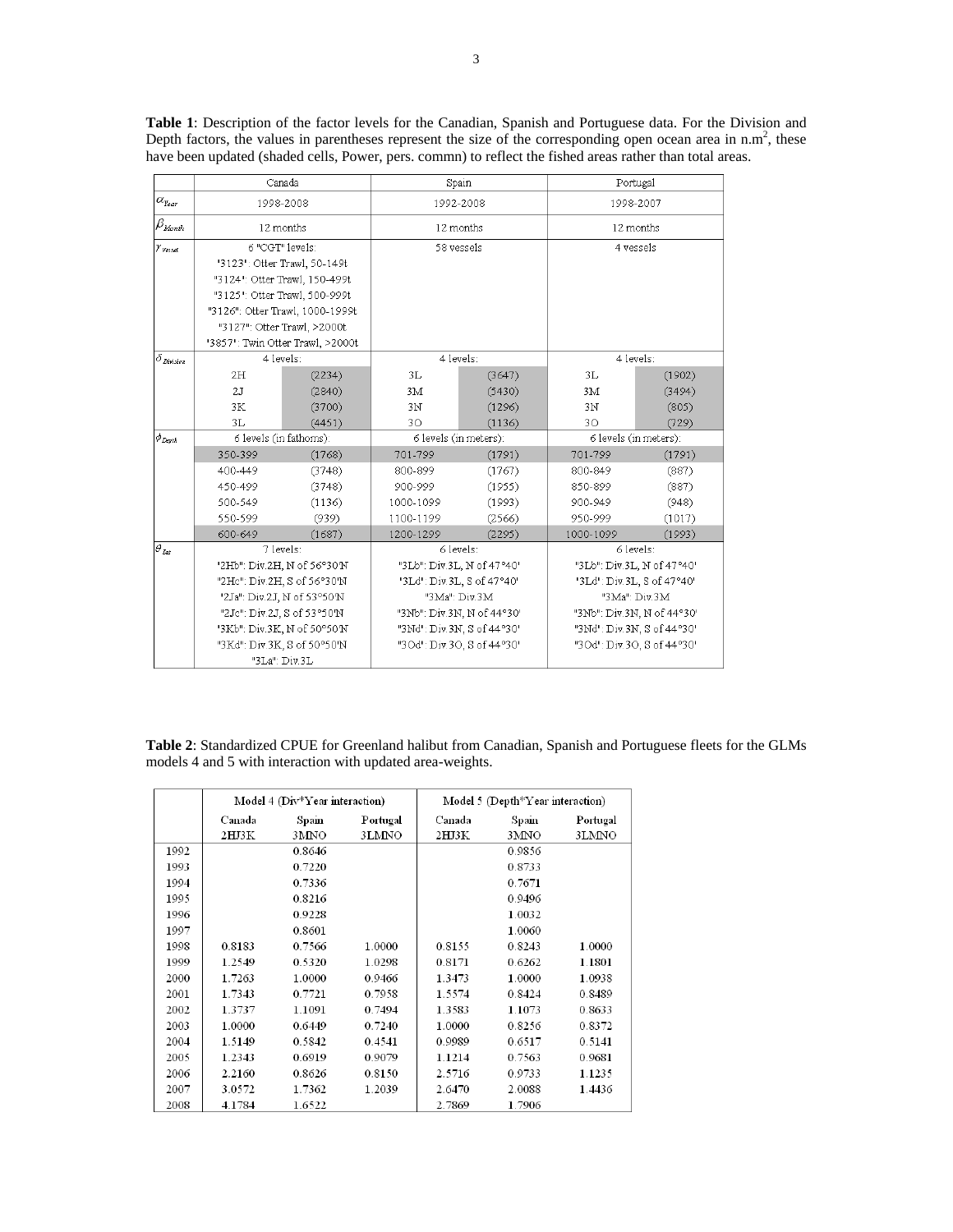**Table 3**: Standardized CPUE for Greenland halibut from Canadian otter trawl fleet, Div. 2HJ3KL (Brodie *et al*., 2008), from Spanish fleet, Div. 3LMNO (González, pers. commn) and from Portuguese fleet, by Division, for Div. 3LMN (Vargas *et al.*, 2008).

|      | Canadian<br>standardised CPUE | Spanish standardised<br>${\rm CPU}$ | Portuguese standardised CPUE |         |         |
|------|-------------------------------|-------------------------------------|------------------------------|---------|---------|
|      | Div. 2HJ3KL                   | Div. 3LMNO                          | Div. 3L                      | Div. 3M | Div. 3N |
| 1976 | 0.311                         |                                     |                              |         |         |
| 1977 | 0.426                         |                                     |                              |         |         |
| 1978 | 0.756                         |                                     |                              |         |         |
| 1979 | 0.748                         |                                     |                              |         |         |
| 1980 | 0.904                         |                                     |                              |         |         |
| 1981 | 0.794                         |                                     |                              |         |         |
| 1982 | 0.827                         |                                     |                              |         |         |
| 1983 | 0.823                         |                                     |                              |         |         |
| 1984 | 0.949                         |                                     |                              |         |         |
| 1985 | 0.593                         |                                     |                              |         |         |
| 1986 | 0.471                         |                                     |                              |         |         |
| 1987 | 0.731                         |                                     |                              |         |         |
| 1988 | 0.338                         |                                     | 0.404                        |         |         |
| 1989 | 0.546                         |                                     | 0.367                        |         |         |
| 1990 | 0.524                         |                                     | 0.338                        | 0.233   | 0.175   |
| 1991 | 0.374                         |                                     | 0.187                        |         | 0.168   |
| 1992 | 0.333                         | 1.000                               | 0.115                        |         | 0.213   |
| 1993 | 0.37                          | 0.830                               | 0.058                        |         | 0.144   |
| 1994 | 0.397                         | 0.774                               | 0.109                        |         | 0.148   |
| 1995 | 0.454                         | 0.837                               | 0.168                        | 0.164   | 0.148   |
| 1996 | 0.406                         | 1.013                               | 0.222                        | 0.198   | 0.182   |
| 1997 | 0.583                         | 0.936                               | 0.227                        | 0.260   | 0.164   |
| 1998 | 0.463                         | 0.770                               | 0.269                        | 0.190   | 0.181   |
| 1999 | 0.426                         | 0.697                               | 0.300                        | 0.304   | 0.228   |
| 2000 | 0.525                         | 0.923                               | 0.311                        | 0.302   | 0.309   |
| 2001 | 0.637                         | 0.844                               | 0.252                        | 0.226   | 0.213   |
| 2002 | 0.421                         | 1.001                               | 0.222                        | 0.215   | 0.277   |
| 2003 | 0.383                         | 0.795                               | 0.231                        | 0.210   | 0.221   |
| 2004 | 0.394                         | 0.616                               | 0.126                        | 0.109   | 0.154   |
| 2005 | 0.391                         | 0.735                               | 0.218                        | 0.241   |         |
| 2006 | 0.642                         | 0.975                               | 0.270                        | 0.262   |         |
| 2007 | 0.925                         | 1.920                               | 0.501                        | 0.178   |         |
| 2008 |                               | 1.645                               |                              |         |         |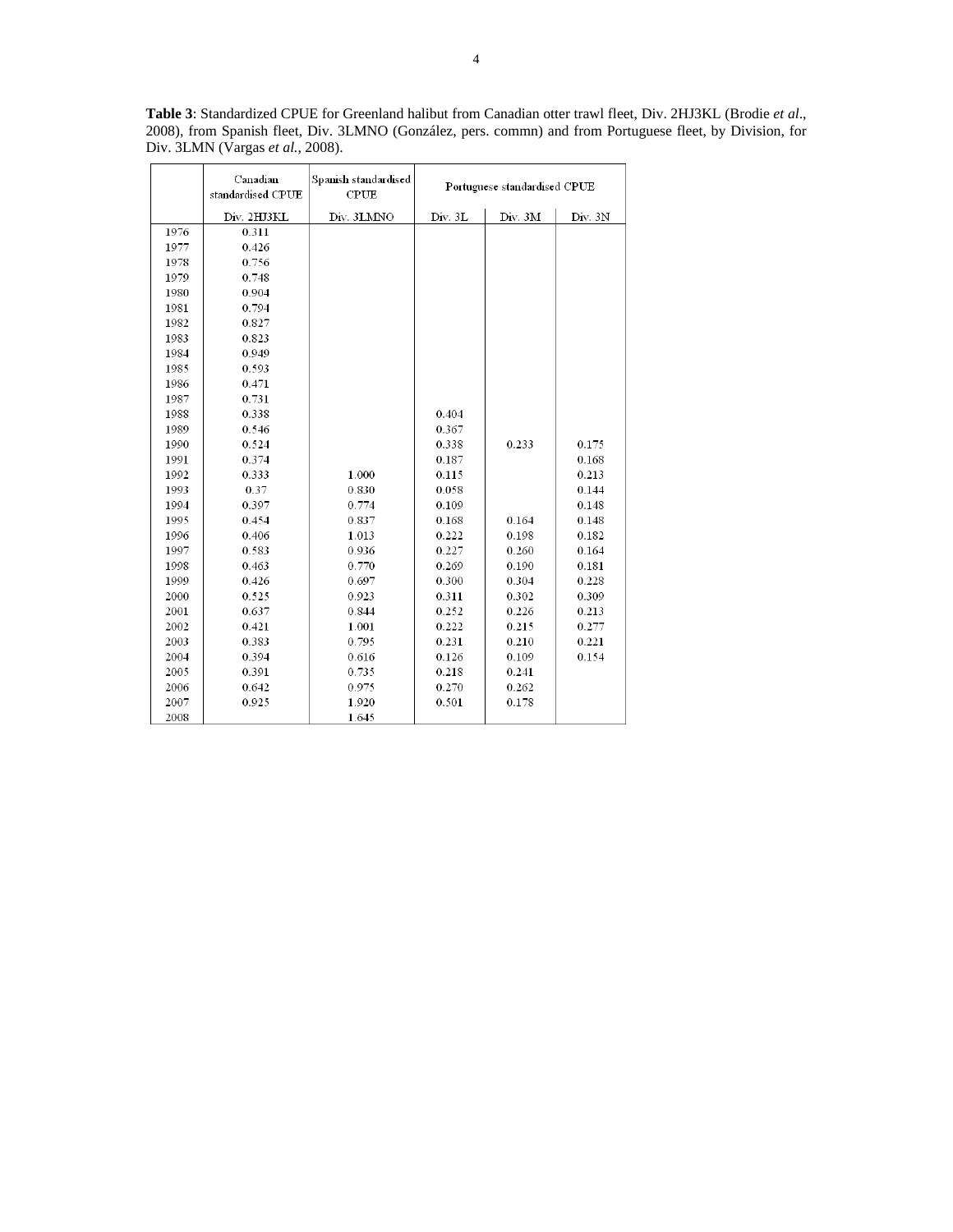| 1) Original CPUE series<br>(Table 3)      |                | 2) CPUE with<br>Division*Year<br>interaction (Table 2) |                              | 3) CPUE with<br>Depth*Year<br>interaction (Table 2) |                              |                    |
|-------------------------------------------|----------------|--------------------------------------------------------|------------------------------|-----------------------------------------------------|------------------------------|--------------------|
| No of parameters                          | 158            |                                                        | 158                          |                                                     | 158                          |                    |
| No of data points                         |                |                                                        |                              |                                                     |                              |                    |
| '-hiL:overall                             | -296.3         |                                                        | -252.4                       |                                                     | 255.6                        |                    |
| $-hL$ : $CPUE$                            | $-90.3$        |                                                        | $-40.0$                      |                                                     | $-43.3$                      |                    |
| '-lnL:CAA                                 | $-234.2$       |                                                        | -236.7                       |                                                     | -236.5                       |                    |
| '-lnL:CAAsurv                             | $\blacksquare$ |                                                        | $\qquad \qquad \blacksquare$ |                                                     | $\qquad \qquad \blacksquare$ |                    |
| '-lnL:RecRes<br>'-lnL:SelPen              | 18.3           |                                                        | 15.0                         |                                                     | 15.0                         |                    |
|                                           | 9.9            |                                                        | 9.3                          |                                                     | 9.2                          |                    |
| h                                         | 0.90           |                                                        | 0.90                         |                                                     | 0.90                         |                    |
| $\theta$                                  | 1              |                                                        | 1                            |                                                     | 1                            |                    |
| $\phi$                                    | $\bf{0}$       |                                                        | $\bf{0}$                     |                                                     | 0                            |                    |
| $\rho$ - CPUE                             | 0.36           |                                                        | 0.06                         |                                                     | 0.18                         |                    |
| $K^{\mathit{sp}}$                         | 566            |                                                        | 507                          |                                                     | 511                          |                    |
| $B\,sp_{2008}$                            | 324            |                                                        | 228                          |                                                     | 231                          |                    |
| $B^{sp}$ <sub>2008</sub> /K               | 0.57           |                                                        | 0.45                         |                                                     | 0.45                         |                    |
| $\mathrm{MSYL}^{sp}$                      | 0.17           |                                                        | 0.17                         |                                                     | 0.17                         |                    |
| $B^{sp}{}_{\rm MSY}$                      | 96             |                                                        | 86                           |                                                     | 87                           |                    |
| MSY                                       | 41             |                                                        | 38                           |                                                     | 38                           |                    |
| $\sigma$ <sub>com</sub> $_{\texttt{CAR}}$ | 0.07           |                                                        | 0.06                         |                                                     | 0.06                         |                    |
| CPUE                                      | $q'sx10^6$     | $\sigma_{\rm cque}$                                    | $q' s x 10^6$                | $\sigma_{\rm cque}$                                 | $q' s x 10^6$                | $\sigma_{\rm cpu}$ |
| Canada                                    | 3.49           | 0.25                                                   | 15.14                        | 0.31                                                | 12.84                        | 0.28               |
| Spain                                     | 6.97           | 0.12                                                   | 7.81                         | 0.18                                                | 8.64                         | 0.16               |
| Portugal 3L                               | 1.64           | 0.36                                                   | 8.14                         | 0.18                                                | 9.21                         | 0.19               |
| Portugal 3M                               | 1.64           | 0.31                                                   |                              |                                                     |                              |                    |
| Portugal 3O                               | 1.64           | 0.23                                                   |                              |                                                     |                              |                    |
| $\sigma_R$ out                            | 0.17           |                                                        | 0.16                         |                                                     | 0.16                         |                    |

**Table 4**: Results of fits of three SCAA variants (see text for details) to the commercial catch and CPUE data Biomass-related quantities are given in '000 tons. Values fixed on input rather than estimated are shown in **bold**.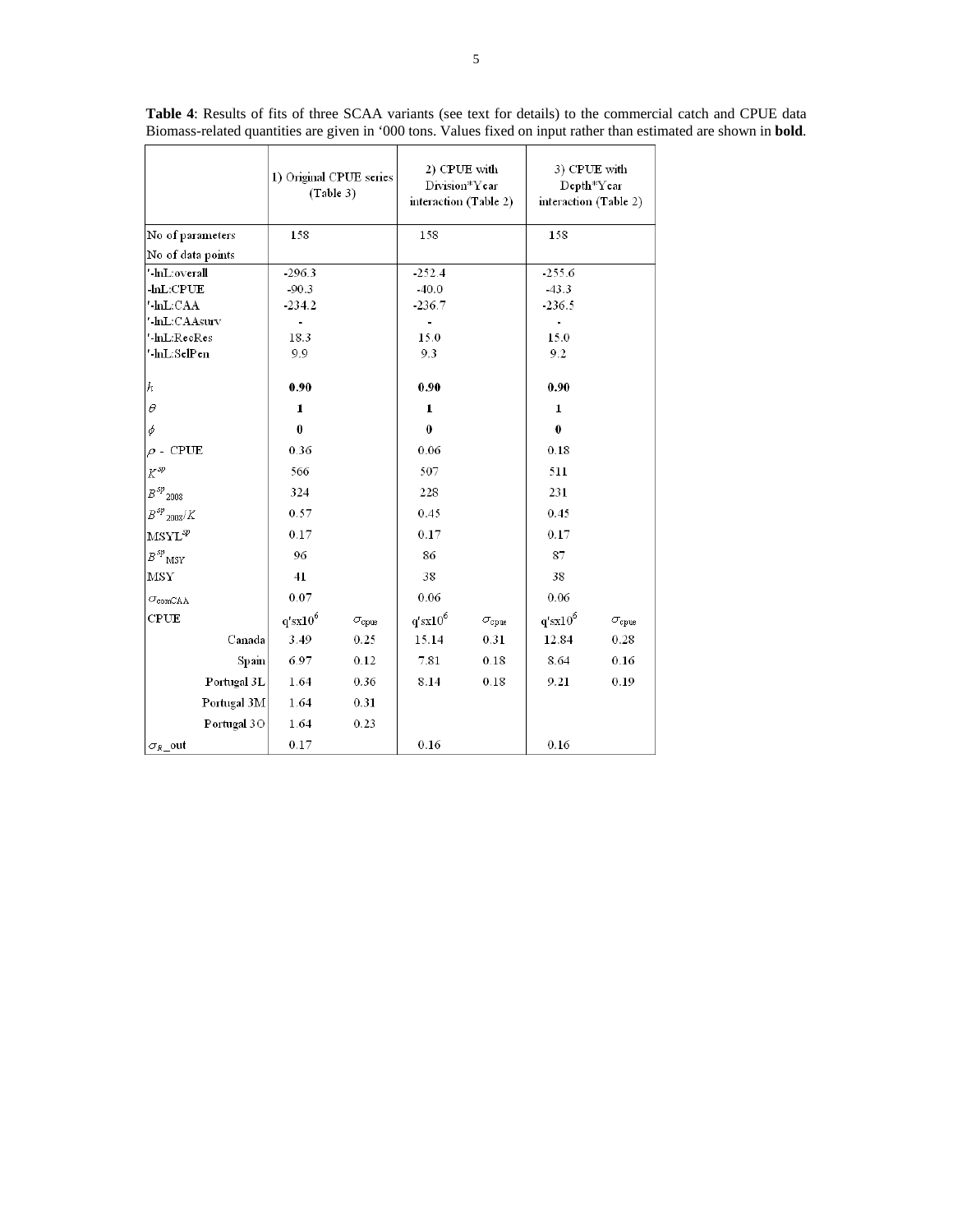

**Fig. 1**: Standardised CPUE for the GLMs models 4 and 5 with interactions from Brandão *et al*. (2009) and with the new area-weights.



**Fig. 2**: Total, exploitable (5-9) and spawning (10+) biomass trajectories for the three SCAA fits to CPUE series and the commercial proportions-at-age data.



**Fig. 3**: Commercial selectivity-at-age as estimated for case 1.